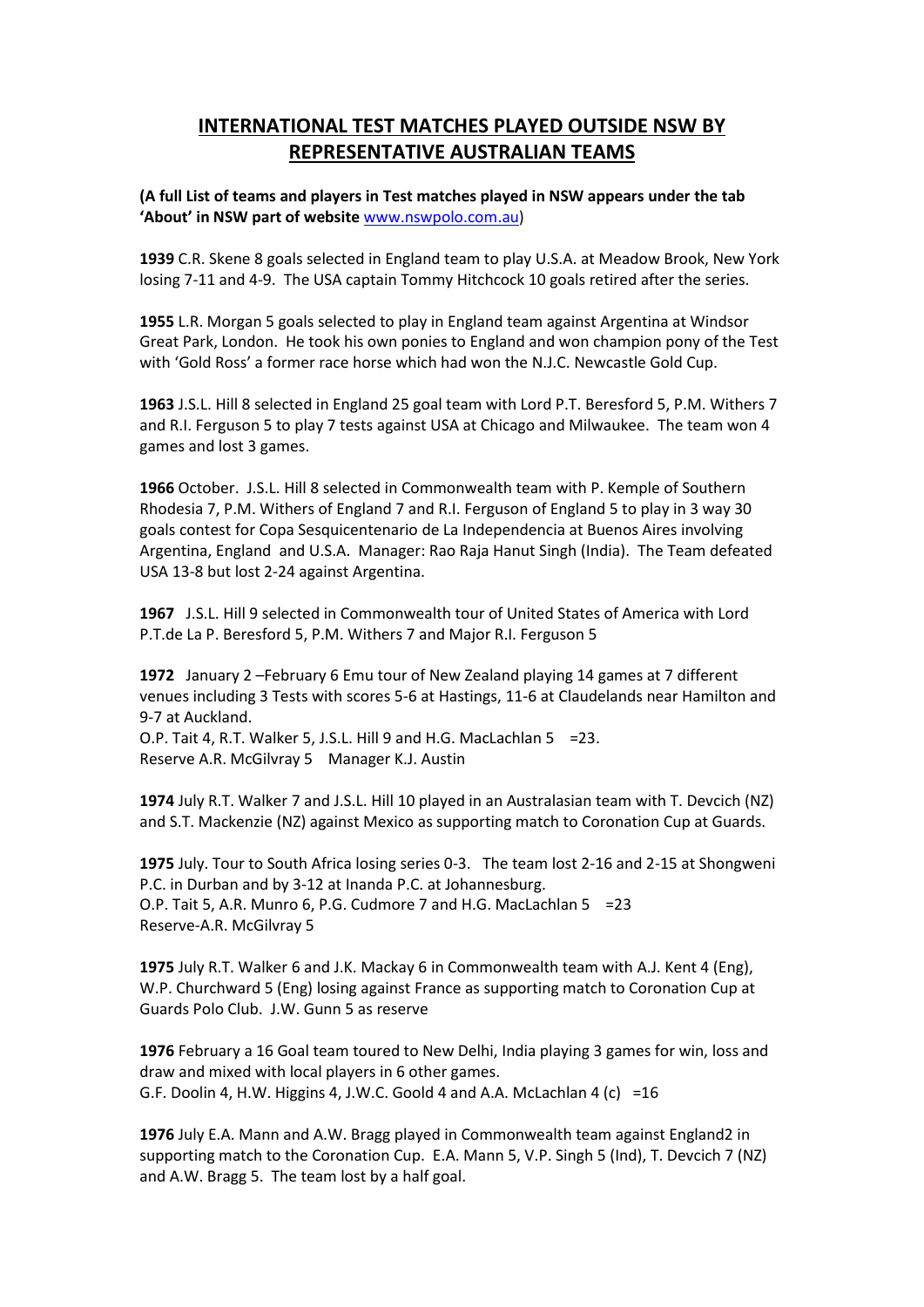**1977** February. Team played a Test at Claudelands near Hamilton NZ losing 5-8. Australia J.K. Mackay 6, R.T. Walker 6, J.J. MacGinley 7 and J.W. Gunn 5 =24 N.Z.: T. Devcich 7, S.T. Mackenzie 7, A.R. Saunders 6 and J.F. Watson 7=27

**1977** March 26 Adelaide. Southern Australia 'B' played a Test against England Australia: W.D. Moorhouse 4, A.G. McGregor 4, J.F. Weatherly 4 and A.A. McLachlan 4 = 16 England: A.J. Kent 4, P.M. Withers 7, H.J. Hipwood 9 and H.J. Horswell  $4 = 24$ Lord Samuel Vestey 4 was the manager and reserve.

**1977** March 27 Adelaide. Southern Australia 'A' lost Test match 6-10 to England. Aust: J.W. Kelly 4, J.W. Crosbie-Goold 5, H.G. MacLachlan 5 and E.A. Mann 5=19 England was A.J. Kent 4, P.M. Withers 7, H.J. Hipwood 9 and H.J. Horswell 4 =24 Lord Samuel Vestey 4 was manager and reserve.

**1979** Team played a Test in Melbourne against New Zealand in Melbourne losing 7-8 Australian team: E.A. Mann 5, J.W. Crosbie-Goold 5, J.F. Weatherly 4 and A.A. McLachlan  $4 = 18$ 

N.Zealand - D. Kirkpatrick 5, C.B. Jones 5, J.G. Taylor 5 and G.A. Henderson 5 =20 (Jones and Kirkpatrick went on to Sydney for Tests with different NZ line-up)

**1980** March Team played an international at Werribee losing to Commonwealth team. Aust-E.A. Mann 5, J.W. Crosbie-Goold 5, J.S.L. Hill 6 and H.G. MacLachlan 4=20 Commonwealth-C.B. Jones 4 NZ, H.J. Hipwood 8 Eng, S.T. Mackenzie 7 NZ and playing at back J.F. Weatherly 4 Aus =23

**1980** July J.K. Mackay 7 in winning Rest of World 34 goal team which beat 32 goals England in Coronation Cup by 6-4. Mackay played with Jake Sieber (USA) 8, Antonio Herrera (Mex) 8, Hector 'Juni" Crotto (Arg) 9 against A.J. Kent 6, J.B. Hipwood 9, H.J. Hipwood 9 and P.M. Withers 8. Mackay won Most Valuable Player award.

**1981** March International Day at Werribee Park Australasia v Southern Australia. The match was won by Australasia.

Australasia-J.F. Weatherly 3, J.J. MacGinley 7, A. Devcich 7 NZ and E.A. Mann 5 =23 Southern Australia-J.W. Crosbie-Goold 5, P. MacGinley 6, S.T. Mackenzie 7 and H.G. MacLachlan 4=22

**1982** March Country Road International Day at Werribee Park, Australia v Commonwealth with the home side winning 8-7. Australia comprised J.F. Weatherly 4, P. MacGinley 5, J.W. Crosbie-Goold 5 and J.J. MacGinley 7 totalling 21 goals. Playing for Commonwealth were G.G. Todd 2 (Aus), R. Kimber 6 (RSA), P.M. Withers 7 (Eng) and M.R. Harley 5 (Aus) =20.

**1982** May. Team played at Retarma Polo Centre, San Antonio, Texas. Lost 6-12 and 8-11 to different 19 goals Retarma sides and 11-13 to a 20 goals side. D.C. Reid 4, R.J. Doolin 4, J.J. MacGinley 7 and D.R. Head 4. =19 Res: K.D. Glasser 4

**1983** March Country Road International at Werribee Park, Australia v Commonwealth with Commonwealth winning 8-7.

Australia-E.A. Mann 4, S.A. Gilmore 6, P. MacGinley 5 and D.C. Reid 4=19 Comm'wealth-G.G. Todd 2, B. Dardagan 5, J.J. MacGinley 8 and M.R. Harley 5=20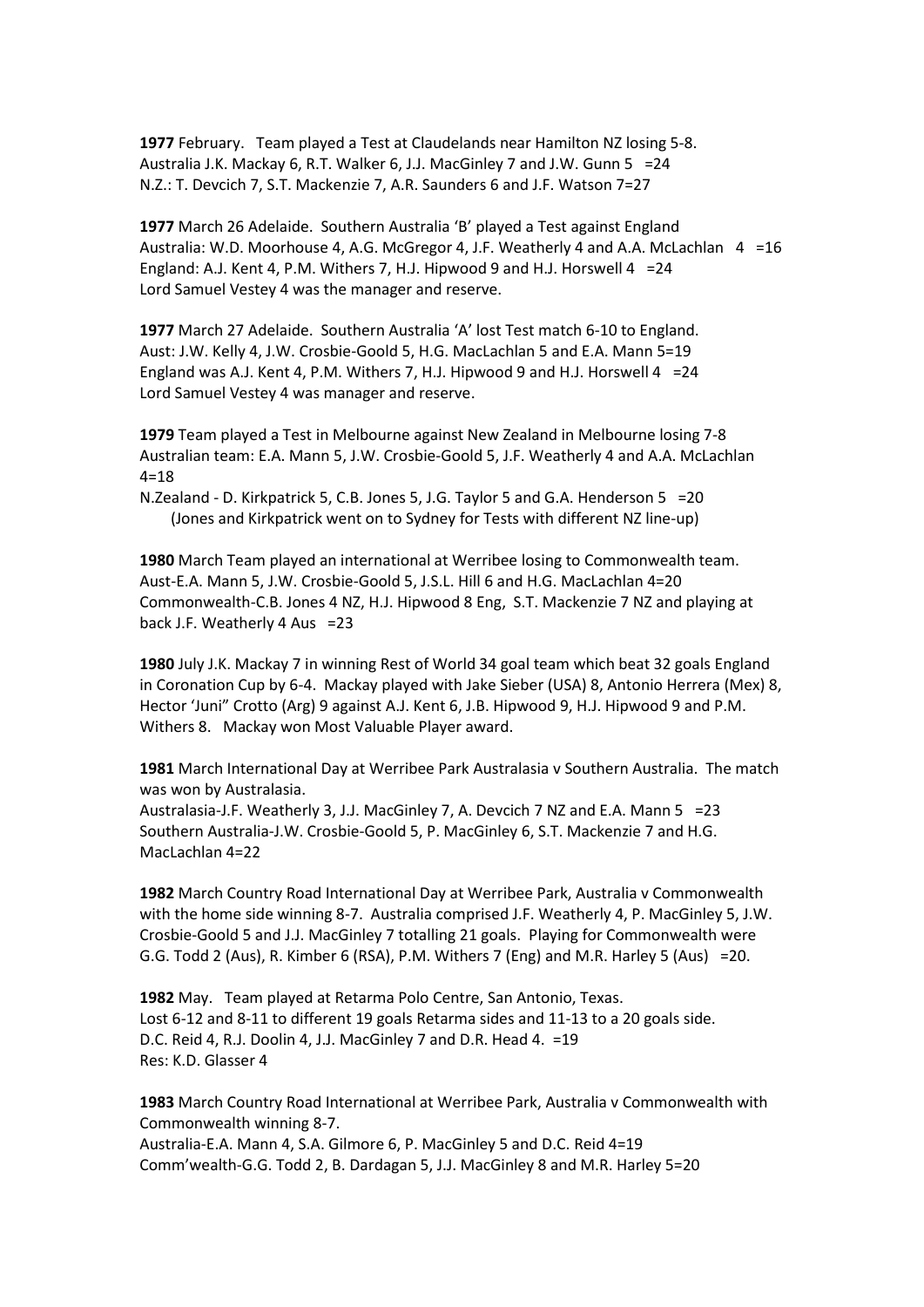**1983** December. Team toured India (Calcutta) and Pakistan (Lahore) playing 13 games in both countries winning 8, drawing 2 and losing 3. The team won a Test at Calcutta against India on the way to Lahore for a test against Pakistan which it won and to play in some tournaments there. Manager J.D. Kilmartin K.D. Glasser 3, P.M. White 3, A.A.L. White 4, J.W. Gunn 5 =15

**1984** March Southern Australia Team played Test against India at Werribee Park. E.A. Mann 5, I.J. Gould 5, J.W. Crosbie-Goold 5 and P. MacGinley 5 =20 India-Bhawani Singh 4, Kuldeep Garcha 5, V.P. Singh 6 and Musty Sekhon 4 =19 Match drawn 10-10

**1985** February. Youth team played NZ Youth team at Morrinsville, N.Z. losing 2-7 A.H. Gray 3, D.N. Archibald 4, D.P. Gilmore 4 and F.D. Reid 3 = 14 New Zealand-G.P. Wood 3, K.McK. Duncan 2, P.R. Hunt 5 and A.B. Parrott 2 =12

**1985** September. Australian Youth team played New Zealand Youth Team in the return Test at Kooralbyn Qld losing 5-6

Australia-S.K. Glasser 2, D.C. Reid 4, J.A.W. Gilmore 6 and L.D. Shepherd 3 =15 New Zealand was G. Davis 3, M.A. McKelvie 4, P.R. Hunt 5, C.R.M. Wood 4=15 and A.B. Parrott 3 (reserve)

**1985** November special international match at Werribee with the Prince of Wales playing for Commonwealth and his team winning 9-6. As it was the sesqui-centenary of Victoria the home team was called Victoria.

Victoria-A.J. Baillieu 3, J.M.E. Patterson 4, E.A. Mann 5 and J. Taylor 2 =14 Commonwealth-C.P. Abbott 2, H.H. McKinnon 2, P. MacGinley 5 and at back His Royal Highness Prince Charles 4 = 13

**1985** and **1986** R.T. Walker 6 and J.K. Mackay 6 played Tests in South Africa with 2 players from New Zealand S.T Mackenzie 8 and T. Devcich 7). This was an Australasian team not Australian. This was in apartheid sanctions busting era and players were individually invited to circumvent the Fraser government sanctions.

**1987** Test in Auckland. Australia won by 7-6. P.M. White 4, S.A. Gilmore 6, J.K. Mackay 7 and J.A.W. Gilmore 6 =23 NZ Team-G.A. Henderson 5, T. Devcich 6, J.B. Walker 7 and A.R. Saunders 6 =24

**1988** February. Ellerston was invited by NZPA to field a team for a Test at Auckland against New Zealand The Ellerston players were all in New Zealand trialling and buying ponies for the increase in pony numbers wanted on the ramp-up of polo activity at Ellerston Station north of Scone, NSW. Australia-Ellerston won 10-9

S.N. Hoey 4, S.A. Gilmore 7, J.A.W. Gilmore 6 and I.G. Hunt 6 =23

**1988** September Australasian Team invited by USPA to play for the Westchester Cup and 26 Goal U.S. Open at Lexington, Kentucky as the traditional rival England refused to accept the USA invitation. The top New Zealanders S.T. Mackenzie and C.G. Forsyth were not released to play by their patrons so G.J. Bray 6 and G.K. Thomas 6 joined Australians S.A. Gilmore 7 and J.K. Mackay 7 in a 26 goals team losing the first Test 3-10 but winning second Test by 10- 6.

USA team was Jeff Aitchison 7, Bart Evans 9, Jake Sieber 7 and Joey Casey 5. =28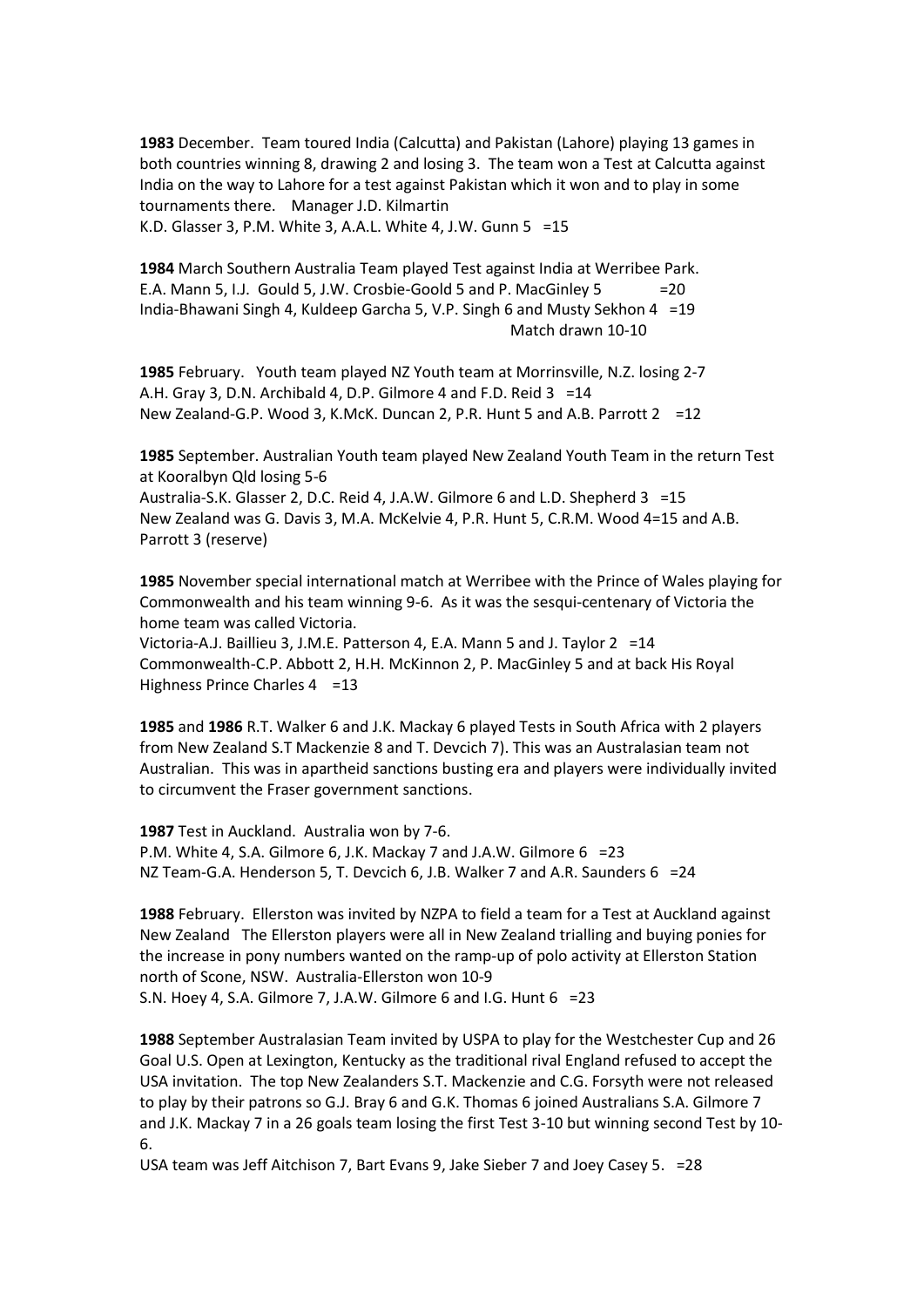On aggregate goals the series was lost 13-16.

**1989** May-June. Team of Ellerston based players invited to play in England as Australia in the Queens Cup at Guards Polo Club and Prince of Wales Cup at Royal County of Berkshire Polo Club.

J.D. Packer 1, S.A. Gilmore 6, S.T. Mackenzie 8 and I.G. Hunt 6 =21

**1989** July. Australasian team lost in Coronation Cup against England at Guards P.C. in Windsor Great Park

S.A. Gilmore 7, S.N. Hoey 5, S.T. Mackenzie NZ 8 and J.A.W. Gilmore 6=26

**1990** Team to Harare to divide up and play with local players in Zimbabwe Open and then play a test match which Australia lost G.G. Osborne 3, J.M.E. Patterson 4, J.S. Osborne 4 and D.J. Duncan 5 (NZ) =16

**1991** Team to Zimbabwe divided up and played with local players in the Zimbabwe Open then played a Test match defeating the Zimbabwe national team P.M. White 5, S.A. Gilmore 6, J.K. Mackay 6 and M.G. Todd 5 =22

**1993** Australian Youth Team played against New Zealand Youth Team at Windsor Polo Club and also won the Windsor Spring 14 Goal Tournament winning the Windsor Pewter Pitcher. J.I. Kahlbetzer 3, S.W. Barnard 3, G.A. Gilmore 4 and J.S. Ashton 4. =14

**1994** Team of 20 goals to South Africa for (U/25 Years) 3 Tests winning series 2-1. The team won 12-9 and lost 5-7 at Shongweni (Durban) and won 9-5 at Inanda (Johannesburg). M.R. McKechnie 3, D.P. Johnston 7, M.G. Todd 6 and S.W. McGregor 4 =20

1996 February a Young Australia 12 Goal team toured South Island of New Zealand winning all games. The team comprised C.H. MacLachlan 2, A.J. Graham 4, A.M. Williams 3 and A.D.J. Campbell 3

**1997** Test series in Queensland at Carrara/Eversley and 3-way contest at Harare. M.R. McKechnie 5, M.J. Field 5, S.N. Hoey 7 and I.G. Hunt 6 =23 Australia won 8-7 and 12-9 in Queensland. Zimbabwe won tri-series at Harare. Team which visited Harare was M.R. McKechnie 5, M.G. Todd 6, S.N. Hoey 7 and M.P. Grimes 3.

**1997** October a team to New Delhi for a 14 goal tournament to celebrate 50 years since the independence of India. The participating teams were India, England, Brazil, South Africa, Australia and United States of America.

Australia; E.G. Judge 3, A.M. Williams 4, I.J. Gould 3 and R.W. Leighton 2 =14 Reserve: P.N. Yunghanns 2

**1998** July Young Australia v Young England at Cowdray Park in West Sussex as support game to the Final of the Cowdray Park Gold Cup (English Championship). The match was won by England.

S.T. Walker 4, S.W. Barnard 4. J.R. Baillieu 4 and J.C.R. Ainsley 4 =16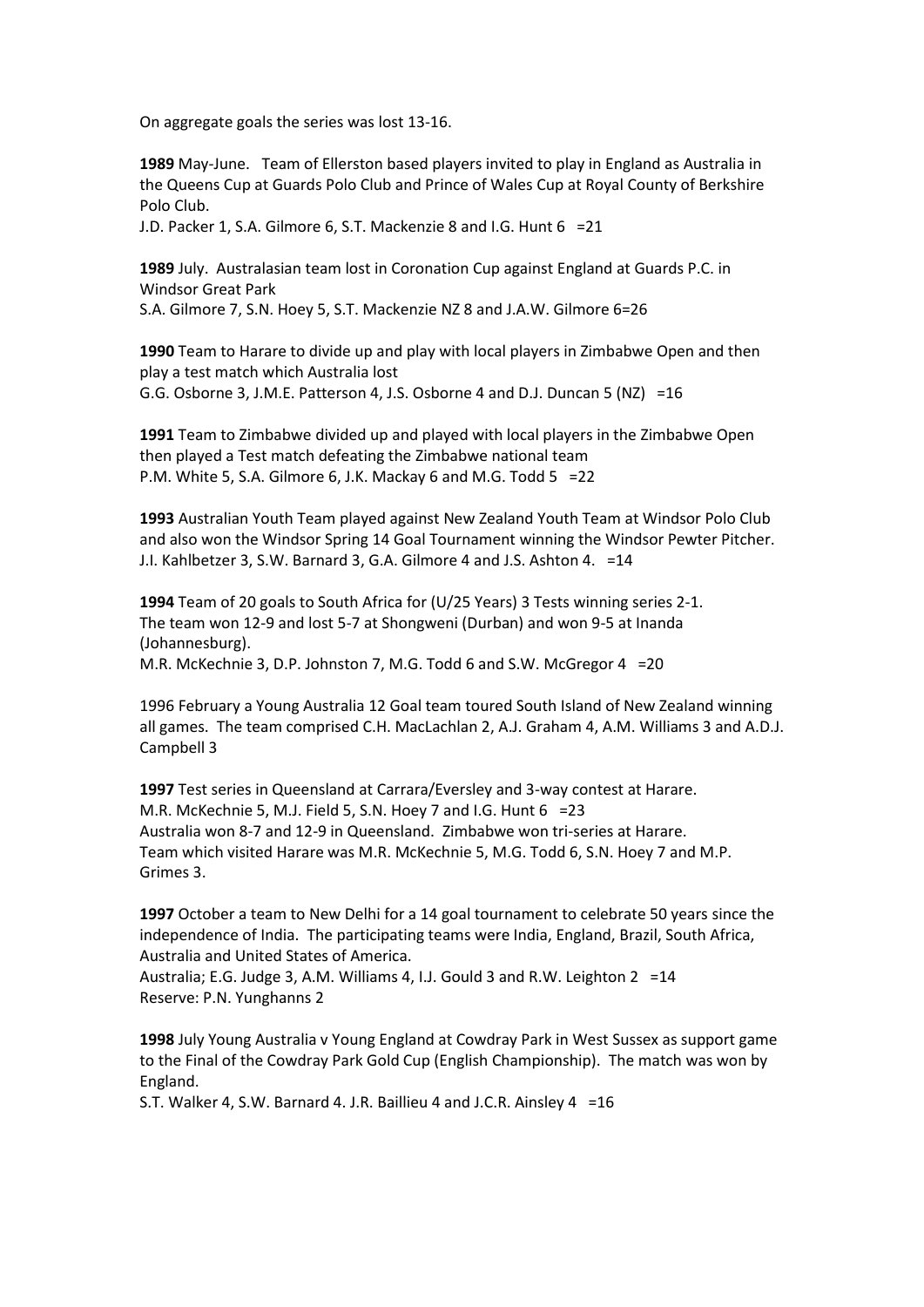**1998** August return test at Harare Australia lost 8-10 to Zimbabwe but Australia beat South Africa in 3 cornered 20 Goal series at Harare Polo Club. Zimbabwe beat South Africa by 10-7 to win series.

I.J. Gould 4, M.J. Field 5, M.G. Todd 6 and W.C. Glennie 4 =19

**1999** March. An Australian Team played in Australasian Gold Cup at Kihikihi, N.Z. A.D.J. Campbell 3, J.C.R. Ainsley 4, S.W. Barnard 4 and B.R. Telford 3 = 14. The team lost on first day in round of Australasian Gold Cup 6-12 to NZ Central Provinces and next day won Hayward Silver Rose Bowl by 11-6 over NZ Northern Provincial.

**1999** July. Australasian team played England for the Coronation Cup losing 10-11. S.F. Keyte 6 NZ, C.G. Forsyth 8 NZ, G.A. Gilmore 8 Aus and M.G. Todd 5 Aus=27 Reserves: J.R. Baillieu 5 Aus and T.P. Wilson 5 NZ

**1999** August Team toured for two Tests in South Africa. S.T. Walker 4, S.A. Gilmore 5, G.A. Gilmore 8 and J.C.R. Ainsley 4 =21 Australia lost first Test 7-8 at Shongweni P.C. (Durban) and won second Test at Inanda P.C. (Johannesburg) 11-9 thereby winning series on goal margin.

**2002** July for the Coronation Cup at Guards P.C., Windsor Great Park Commonwealth defeated England 11-10. Commonwealth F.H. Mannix (Can) 5, J.R. Baillieu (Aus) 6, G.A. Gilmore (Aus) 7 and S.F. Keyte  $(NZ)$  7 = 23 England- W.A.H. Lucas 7, H.A.D. Brett 7, L.G. Tomlinson 6 and A.C. Hine 6 =26

**2003** August Australasian team toured South Africa for two test series. C.S Wilson (NZ) 5, G.M. Keyte (NZ) 6, M.J. Field 5 and S.W. Barnard 4=20 The team lost 9-14 at Shongweni P.C. (Durban) and lost 4-10 at Inanda P.C. (Johannesburg)

**2004** February Test against New Zealand at Kihikihi was drawn 8-8 in wet conditions. J.C.R Ainsley 5, J.R. Baillieu 8, G.A. Gilmore 7 and R.K. Archibald 4 =24 NZ-C.S. Wilson 5, S.F. Keyte 7, J.P. Clarkin 7 and T.P. Wilson 7 = 26

**2005** February. Test against New Zealand at Kihikihi losing 8-16 S.W. Barnard 5, M.G. Todd 6, G.A. Gilmore 7 and D.P. Johnston  $6 = 24$ NZ-A.R. McKelvie 5, S.F. Keyte 7, J.P. Clarkin 7 and T.P. Wilson 7 = 26

**2005** July team playing for the Coronation Cup at Guards P.C., Windsor Great Park defeating England by 9-8.

D.P. Johnston 6, J.R Baillieu 8, G.A. Gilmore 7 and M.G. Todd 6 = 27 Eng-H.A.D. Brett 7, M.B. Tomlinson 6, L.G. Tomlinson 7 and M.P. Borwick 6 =26

**2005** July Young Australia team played against Young England as preliminary match for Cowdray Park Gold Cup final at Midhurst, West Sussex and won 10-8. Jock Mackay 3, J.R.M. McHardy 3, R.K. Archibald 5 and K.B. Johnson 4 =15

**2005** September Test Match winning 8-6 against England at Beaufort Polo Club R.K. Archibald 5, J R. Baillieu 8, G.A. Gilmore 7 and M.G. Todd 6 =26 England-J.R. Beim 6, H.A.D. Brett 7, M.P. Borwick 6 and A.I. Gonzalez 6 =25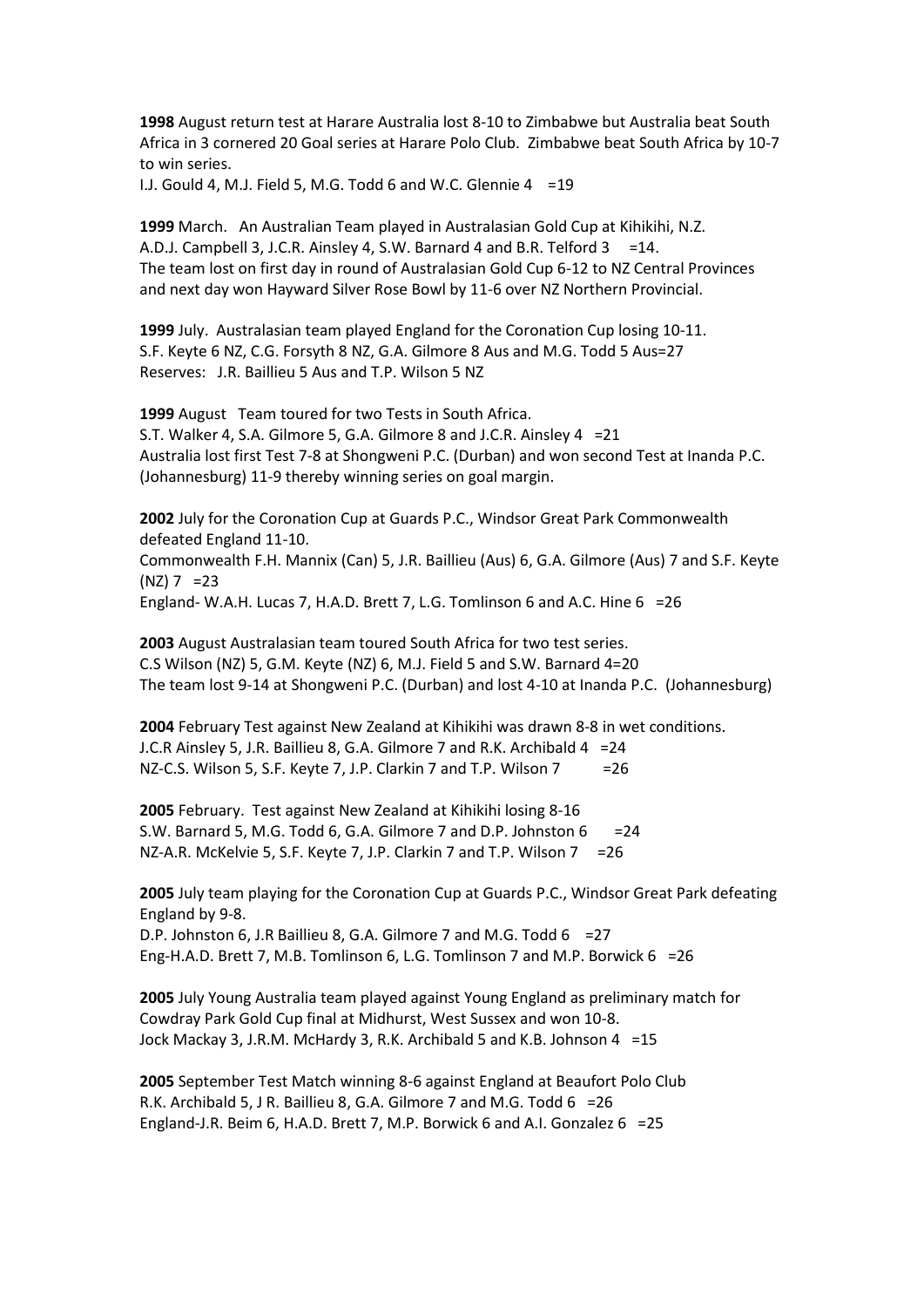**2007** December. Team played Test match in Chile losing 10-11 in extra chukka to 20 goals Chile Team at the San Cristobal Polo Club at Santiago. W.A. Gilmore 2, R.K. Archibald 5, G.A. Gilmore 7 and D.P. Johnston 6 =20

**2008** March. Team to Mumbai, India where lost Test against 14 goal India by 4.5-8. P.R. Doolin 3, C.H. MacLachlan 3, S.W. McGregor 4 and G.A. McLachlan 3 =13

**2008** July. Team playing for the Coronation Cup at Guards P.C., Windsor Great Park losing to England by 9-10 R.K. Archibald 6, J.R. Baillieu 7, G.A. Gilmore 7 and D.P. Johnston 6 = 26

England- J.R. Beim 6, M.B. Tomlinson 7, L.G. Tomlinson 7 and M.P. Borwick 6=26

**2008** December Test against South Africa at Kurland, Plettenberg Bay, R.S.A. D.I. Gould 4, R.K. Archibald 6, J.R. Baillieu 7 and E.J.C. Goold 4 =21 Australia won 13-12 in extra time coming back after trailing for most of the match. Rob Archibald received Most Valuable Player award and Jack Baillieu the Champion pony award for a borrowed mount played by him.

**2009** June a 28 goals Australasian team won 7-6.5 (received 1.5) over England at Beaufort Polo Club in Gloucestershire.

Australasia R.K. Archibald 6 Aus, J.R. Baillieu 7 Aus, G.A. Gilmore 7 Aus and J.P. Clarkin 8 NZ =28 and England J.R. Beim 6, M.B. Tomlinson 6, L.G. Tomlinson 8 and M.P. Borwick 6=26

**2009** July. A medium goal team travelled to Zambia for tests against Zambia 'B' winning 11- 10 and against Zambia 'A' losing 7-12. S.W. Gunn 3, A.F. Tolhurst 4, D.I. Gould 5 and H.L. McGregor 4 = 16 goals

**2009** December 29. Test at Kurland, Plettenberg Bay, R.S.A. Australia lost 10-12 after trailing 2-9 at half-time. J.D. Archibald 2, R.K. Archibald 6, J.R. Baillieu 7 and W.A. Gilmore 3 =18 goals

**2011** August a 20 goals team toured South Africa for 2 Test series played at Shongweni P.C. (Durban) and Inanda P.C. (Johannesburg). The team won the series winning 6-5 and 9-7. Andrew Williams won M.V.P. award at first test and Rob Ballard at second test. K.B. Johnson 5, A.M. Williams 5, M.P. Grimes 5, and R.G. Ballard 5=20 with reserve W.A. Gilmore 4

**2012** February 22 goal team selected to play Test against New Zealand at Kihikihi lost 9-10. Jock Mackay 5, M.P. Grimes 5, R.K. Archibald 7 (c) and D.P. Johnston 5 =22

**2012** June Young Australia Team of 19 goals selected to play against Young England (U/25) side of same rating at Ipswich in Suffolk. J.R. Daniels 3, K.B. Johnson 5, R.K. Archibald 6 and Jock Mackay 5. The team lost 8.5 to 10.

**2013** March at Jaipur Field New Delhi Australia lost 5-8 against India in 14 goal Test match. Australia led for most of the match but India stormed home in the final chukka. M.R. McKechnie 2, S.W. Gunn 4, Z.G. Hagedoorn 4 and P.R. Doolin © 4 =14

**2013** July A.M. White 3 and R.K. Archibald 6 (with South Africans J. du Plessis 6 and T. de Bruin 7) selected in 22 goal Young Commonwealth team to play Young England in support